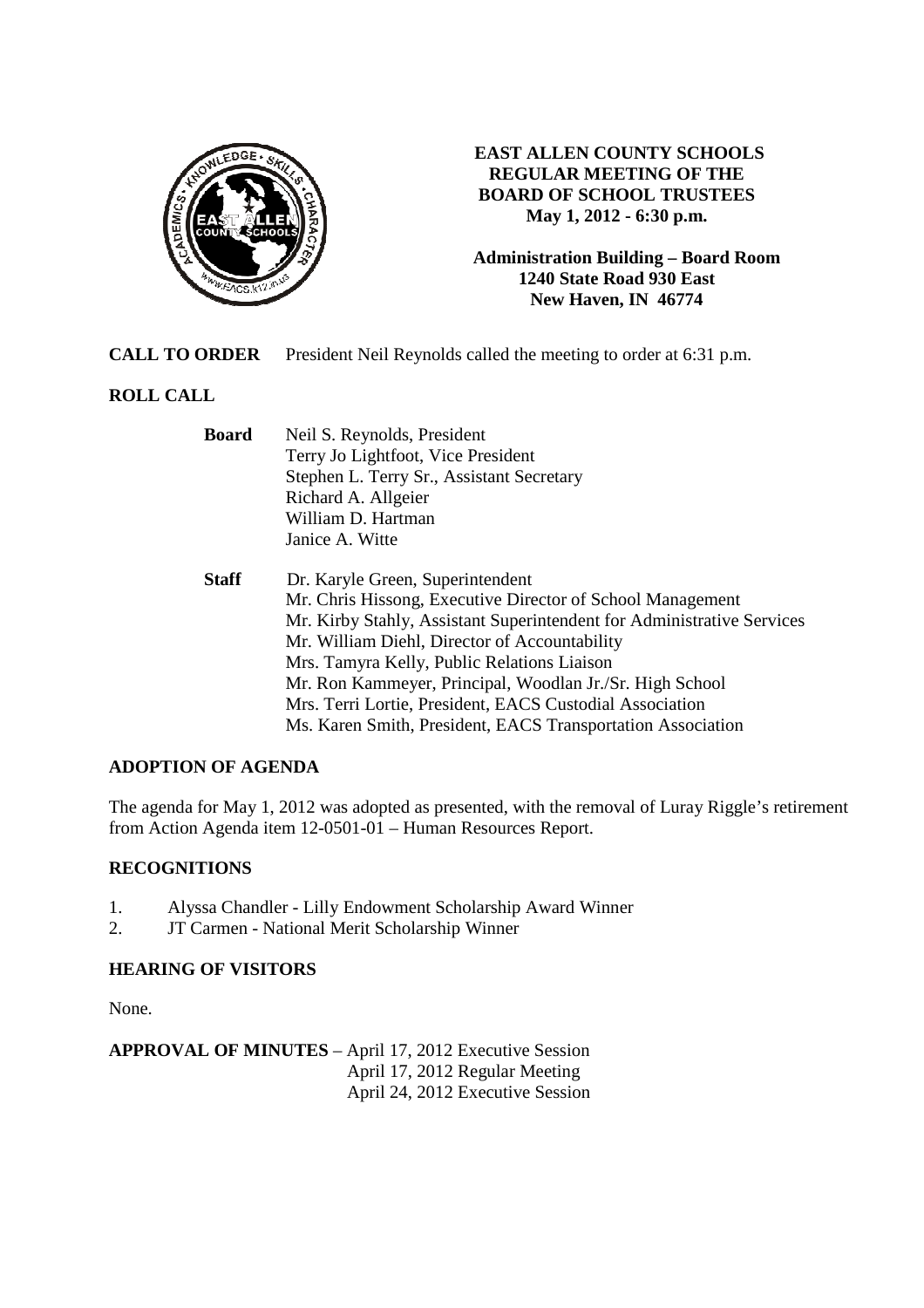# **INFORMATION ITEMS**

None.

### **SUPERINTENDENT COMMUNICATIONS**

| <b>Speaker(s)</b> | <b>Subject</b>       |
|-------------------|----------------------|
| Kirby Stahly      | <b>Budget Update</b> |

### **ACTION AGENDA**

#### **CONSENT MOTION:**

- 12-0501-01 Approval of Human Resources Report
- 12-0501-02 Approval of Financial Reports
- 12-0501-03 Approval of Meetings and Conferences Requests

### **Motion: That the Board of School Trustees approve items one through three as presented.**

| Motion: Allgeier | Second: Lightfoot | Vote: Aye: $6-0$ |
|------------------|-------------------|------------------|
|                  |                   |                  |

#### **NEW BUSINESS**

- 1. Appropriation Transfer Resolution Debt Services
- 2. Verleaish Jones Contract
- 3. Financing for Blended Learning

## **ITEMS FROM CLOSED SESSION**

None.

### **BOARD DISCUSSION**

**Speaker** Subject(s) Neil Reynolds Blended Technology/Ipads Neil Reynolds, Terry Jo Lightfoot, Board Policy 4014 - Curriculum Rick Allgeier, Stephen Terry, Janice Witte Dr. Karyle Green Upcoming Community Meetings

PHHS/EAU Celebration – May 6, 1-5 p.m.

### **ADJOURNMENT**

There being no further business, the meeting was adjourned at 7:43 p.m.

| <b>MINUTES</b>      | These minutes were taken by Mrs. Julie Labie.                                                                                                                                                    |
|---------------------|--------------------------------------------------------------------------------------------------------------------------------------------------------------------------------------------------|
| <b>NEXT MEETING</b> | The next regular meeting of the Board of School Trustees is scheduled<br>for Tuesday, May 22, 2012 at 6:30 p.m. at the EACS Administration Building,<br>1240 State Road 930 East, New Haven, IN. |